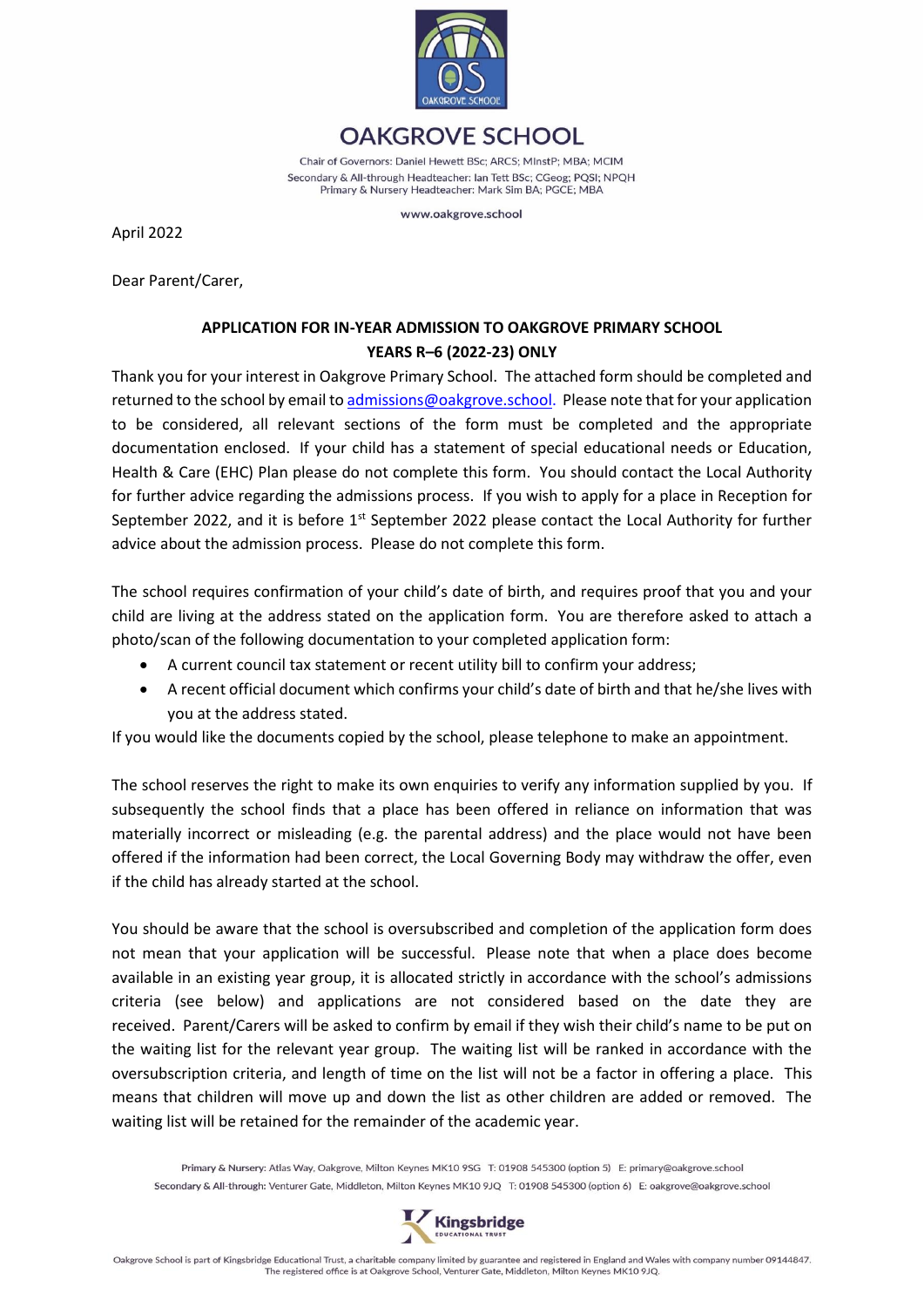Being on the waiting list does not guarantee a place at the school. If the school is unable to offer a place to your child, you will be informed in writing and informed of your right to request an independent appeal.

All enquiries regarding admission to Oakgrove Primary School should be emailed to: [admissions@oakgrove.school](mailto:admissions@oakgrove.school)

Or alternatively posted to: Admissions Office, Oakgrove School, Venturer Gate, Middleton, Milton Keynes, MK10 9JQ. Telephone: 01908 533710 option 1 (admissions)

If your child is not in a local school at this time, you should contact the Education Access Team at Milton Keynes Council on 01908 253338 for further advice.

*Admissions Office Oakgrove School April 2022*

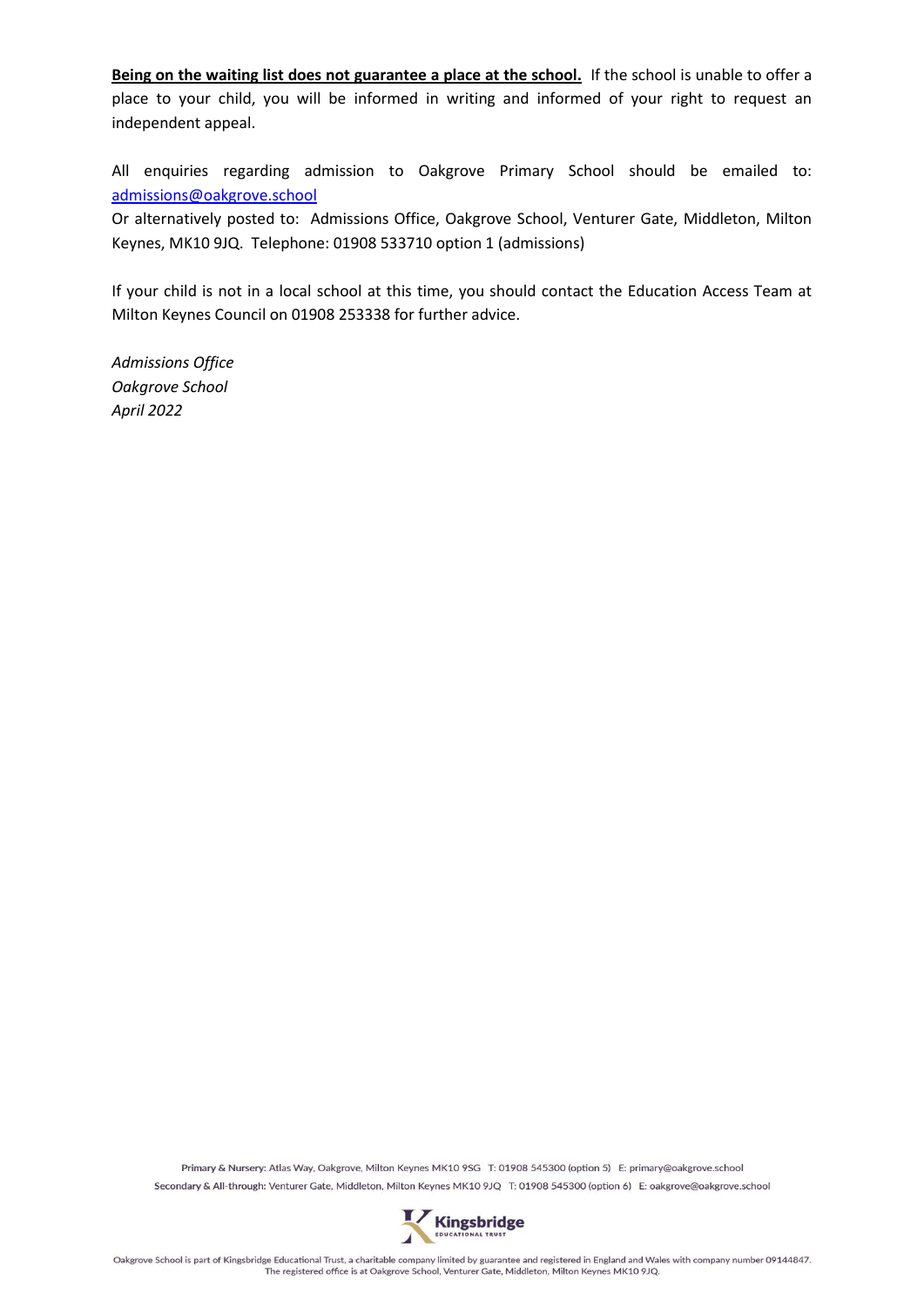#### **ADMISSION CRITERIA FOR OAKGROVE SCHOOL (Primary) 2020-2021**

Children who have a statement of special educational needs or Education, Health and Care Plan (EHCP) which names the School will be admitted and will count towards the planned admission number.

"Defined Area"

The defined area for the School is:

**Defined area Number 1**: Oakgrove.

**Defined area Number 2:** Middleton, Milton Keynes Village, Monkston and Monkston Park. (Middleton is shared with Middleton Primary School. Monkston and Monkston Park are shared with Monkston Primary School and Middleton Primary School).

If the School is oversubscribed, the following criteria will be applied in the order set out below to decide which applicants will be admitted:

- 1. A 'Looked After Child' or a 'Previously Looked After Child'
- 2. Children who live in Oakgrove Primary School's defined area number 1 and will have a sibling attending Oakgrove School\* at the time of application with a reasonable expectation that the sibling will be attending at the start of the new academic year of proposed admission. Proof of residency will be required.
- 3. (a) Children of staff who have been employed at Oakgrove School\* for two or more years at the time at which the application for admission to the school is made, and/or

(b) Children of staff who are recruited to fill a vacant post at Oakgrove School\* for which there is a demonstrable skill shortage. It is at the absolute discretion of the Chair of the School's Finance, Audit & Personnel Committee to determine when there is a demonstrable skill shortage.

- 4. Children who live in Oakgrove Primary School's defined area number 1. Proof of residency will be required.
- 5. Children who live in Oakgrove Primary School's defined area number 2 and will have a sibling attending Oakgrove School\* at the time of application with a reasonable expectation that the sibling will be attending at the start of the new academic year of proposed admission. Proof of residency will be required.
- 6. Children who live in Oakgrove Primary School's defined area number 2. Proof of residency will be required.
- 7. Children who live in Oakgrove School's secondary school defined area\*\*, not already specified under Oakgrove Primary School's defined areas number 1 and 2, and will have a sibling attending Oakgrove School\* at the time of application with a reasonable expectation that the sibling will be attending at the start of the new academic year of proposed admission. Proof of residency will be required.
- 8. Children who live in Oakgrove School's secondary school defined area not already specified in defined area 1 and 2. Proof of residency will be required.
- 9. Children who live outside Oakgrove School's secondary school defined area and will have a sibling attending Oakgrove School\* at the time of application with a reasonable expectation that the sibling will be attending at the start of the new academic year of proposed admission. Proof of residency will be required.
- 10. All other children.

\* This refers to all year groups from Year R through to Year 13.

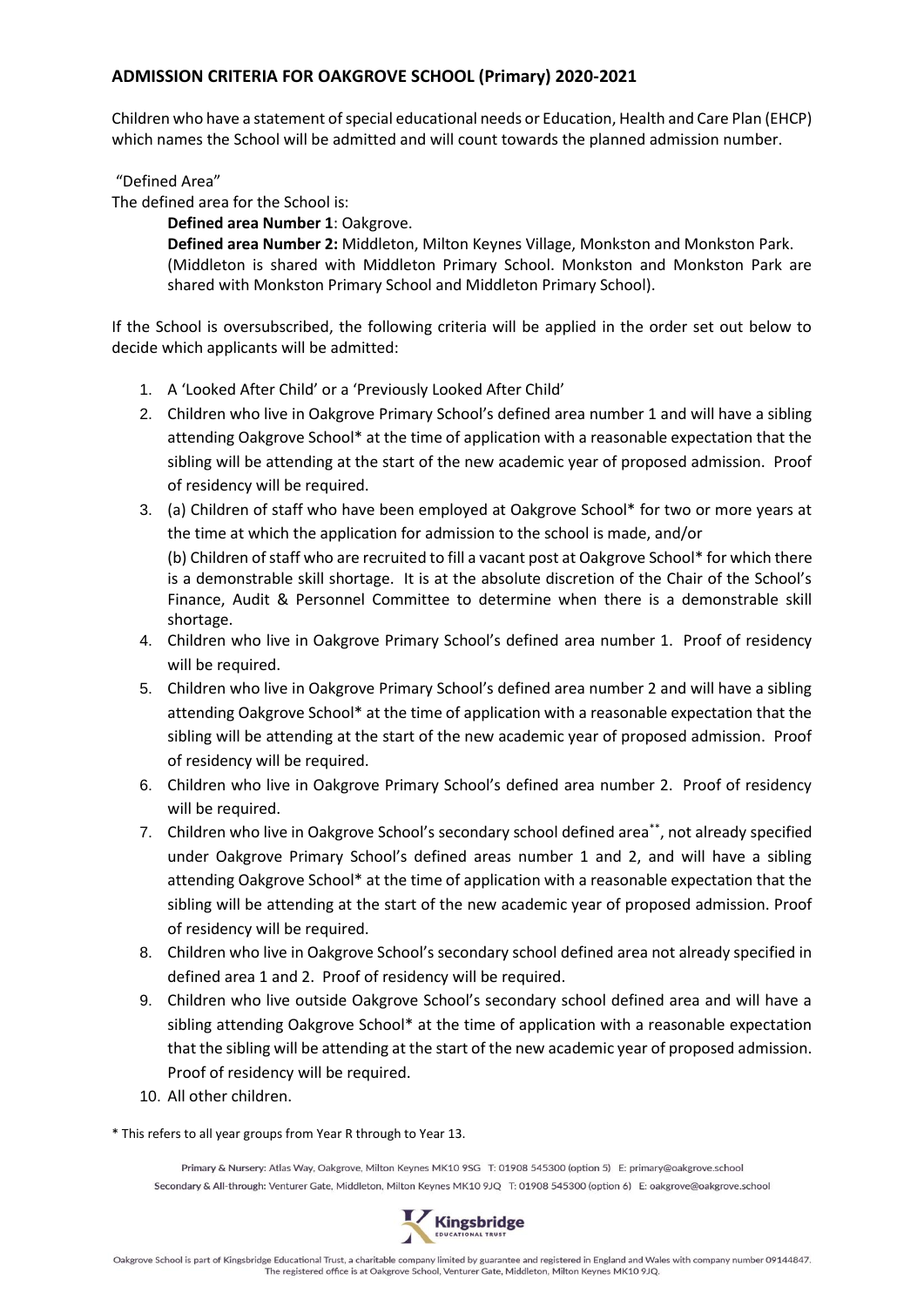\*\* Oakgrove School's secondary defined area, not already specified under Oakgrove Primary School's defined area, is Woolstone, Broughton, Broughton Gate, Kingston, Atterbury and Woughton on the Green.

In the event of there being more applicants meeting any of the above criteria than remaining places available, distance between the applicant's principal residence and Oakgrove Primary School will be used as a tiebreaker, with those living nearest given priority. Distance from the school is measured from the main entrance of Oakgrove Primary School to the front door of the applicant's residence, in a straight line using a computerised measuring system. For applicants living in flats, the distance will be measured from Oakgrove Primary School's main entrance to the front door of the ground floor flat underneath the applicant's residence. Priority will be given to the lower flat door number if there is more than one applicant from a block of flats.

In the event that there are two residences at the same distance and it is not possible to distinguish between them, then random allocation will be used to determine priority. Where random allocation is used, it will be independently supervised by a person not connected with the school.

Oakgrove School holds a waiting list. This is operated in accordance with the admissions criteria and length of time on the list will not be a factor in offering a place. The waiting list will be held for the remainder of the academic year. The waiting list closes at the end of each academic year and it is the responsibility of the parent/carer to make a further applications for the new academic year. **Being on the waiting list does not guarantee a place at the school.** Children whom the Local Authority approaches the School to admit and who are allocated a place at the school in accordance with the Fair Access Protocol, will take precedence over those already on the waiting list.

The full 2022 - 2023 in-year admissions policy can be viewed on the school's website.

*Oakgrove Primary School 2022*

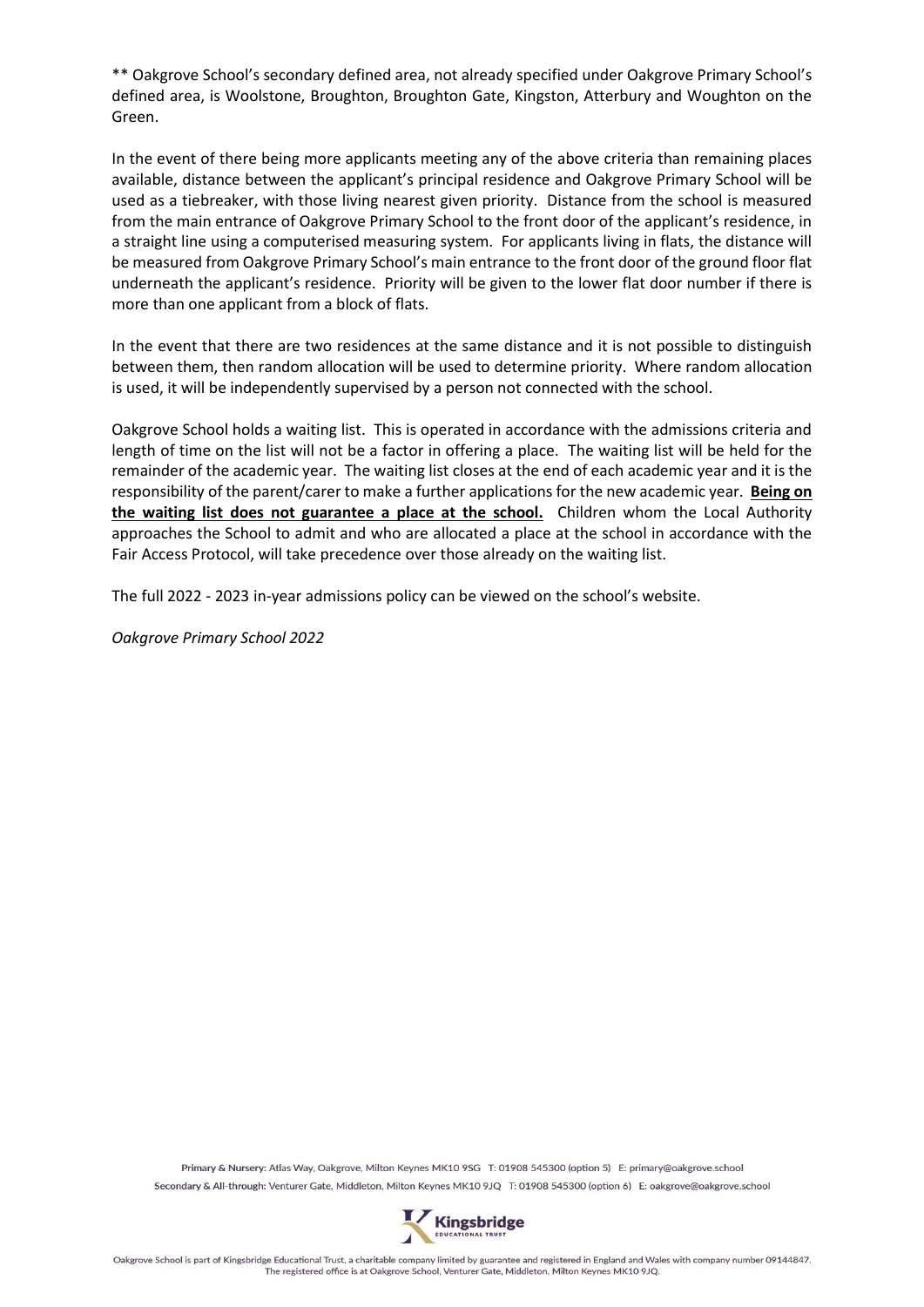

## **APPLICATION FOR IN-YEAR ADMISSION TO OAKGROVE SCHOOL 2022 - 2022 (YEARS R – 6 Only)**

*This form should be completed if you are seeking admission to Oakgrove School in 2022-23 in Years R - 6 after the normal point of admission. Please complete the details in block capitals using black pen. Please read the accompanying letter before completing the form.*

| <b>Child's Legal Surname:</b>                                                                                             |                       | <b>Child's Legal Forename(s):</b> |                                 |  |
|---------------------------------------------------------------------------------------------------------------------------|-----------------------|-----------------------------------|---------------------------------|--|
|                                                                                                                           |                       |                                   |                                 |  |
| Male/Female:                                                                                                              | <b>Date of Birth:</b> | <b>Year Group Applying For:</b>   | <b>Date Admission Required:</b> |  |
| Please select                                                                                                             |                       | Please select                     |                                 |  |
| Child's normal                                                                                                            |                       |                                   |                                 |  |
| home address:                                                                                                             |                       |                                   |                                 |  |
| Postcode:                                                                                                                 |                       |                                   |                                 |  |
| Is there a sibling currently in attendance at Oakgrove School                                                             |                       | Yes<br><b>No</b>                  |                                 |  |
| If 'Yes', please provide sibling's name, date of birth and year group:                                                    |                       |                                   |                                 |  |
|                                                                                                                           |                       |                                   |                                 |  |
| Name, address and telephone number of child's current school:                                                             |                       |                                   |                                 |  |
|                                                                                                                           |                       |                                   |                                 |  |
| If now left this school, please give last date of attendance:                                                             |                       |                                   |                                 |  |
| Name of Parent/Carer(s) living at home address (this must be the person(s) with parental responsibility for the           |                       |                                   |                                 |  |
| child) Please include title (Mr/Mrs/Miss/Ms etc).                                                                         |                       |                                   |                                 |  |
|                                                                                                                           |                       |                                   |                                 |  |
|                                                                                                                           |                       |                                   |                                 |  |
| <b>Relationship to child:</b>                                                                                             |                       | <b>Email address:</b>             |                                 |  |
| Home telephone number:                                                                                                    |                       | Mobile telephone number:          |                                 |  |
|                                                                                                                           |                       |                                   |                                 |  |
| If another adult has parental responsibility but does not live at the same address as the child, please include details   |                       |                                   |                                 |  |
| here: Name:                                                                                                               |                       |                                   |                                 |  |
| <b>Address:</b>                                                                                                           |                       |                                   |                                 |  |
|                                                                                                                           |                       |                                   |                                 |  |
| <b>Telephone Number:</b>                                                                                                  |                       |                                   |                                 |  |
| Is your child looked after, or has been previously looked after, by a local authority?<br><b>No</b><br><b>Yes</b>         |                       |                                   |                                 |  |
|                                                                                                                           |                       |                                   |                                 |  |
| If 'Yes', please provide details, including the name of the local authority and a contact name and telephone number:      |                       |                                   |                                 |  |
|                                                                                                                           |                       |                                   |                                 |  |
| Does your child have a statement of special educational needs or Education Health & Care Plan (EHCP)?<br>Yes<br><b>No</b> |                       |                                   |                                 |  |
| If 'Yes', please contact the Local Authority on 01908 253414 for further advice. Please do not return this form to the    |                       |                                   |                                 |  |
| school. Thank you.<br>Is your child currently undergoing assessment for an EHCP?<br><b>No</b><br>Yes                      |                       |                                   |                                 |  |
|                                                                                                                           |                       |                                   |                                 |  |
| If Yes, please state which Local Authority is involved:                                                                   |                       |                                   |                                 |  |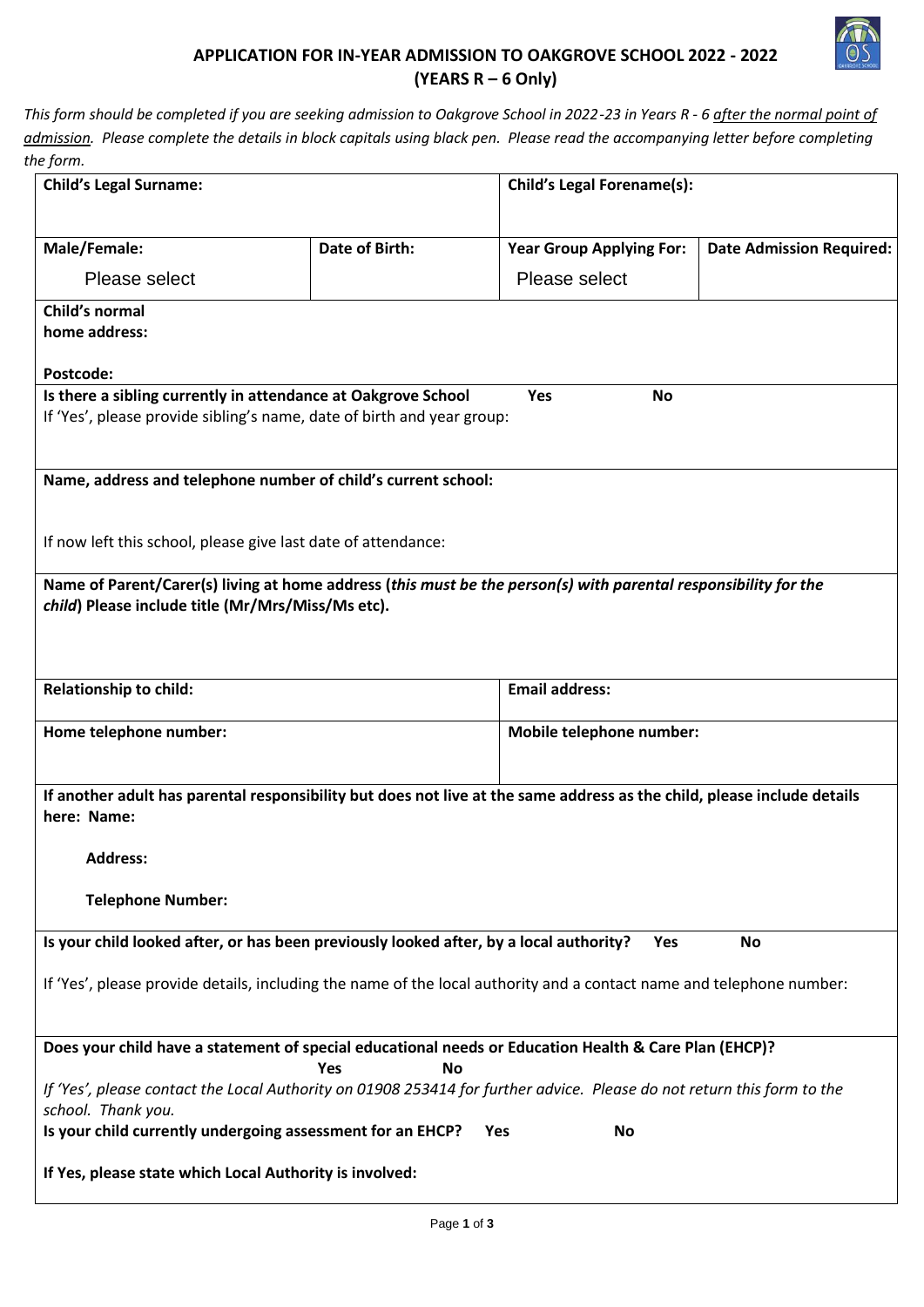

### **APPLICATION FOR IN-YEAR ADMISSION TO OAKGROVE SCHOOL 2022 - 2023 (YEARS R – 6 Only)**

*This form should be completed if you are seeking admission to Oakgrove School in 2022-23 in Years R - 6 after the normal point of admission. Please complete the details in block capitals using black pen. Please read the accompanying letter before completing the form.*

| ווווטן אוי<br>School section (To be completed by Headteacher/Principal of current school)                                                                           |                     |           |
|---------------------------------------------------------------------------------------------------------------------------------------------------------------------|---------------------|-----------|
| If you are applying for a school place and have not moved address, the Headteacher/Principal of the child's current                                                 |                     |           |
| school must complete this section before we can process your application. The form needs to be stamped with the                                                     |                     |           |
| school stamp.                                                                                                                                                       |                     |           |
| Child's name:                                                                                                                                                       | DOB:                |           |
| Has the parent discussed the transfer request with you and are there any reasons why you feel the change of school<br>would be detrimental to the child in any way? |                     |           |
| Does the child have any special needs?                                                                                                                              |                     |           |
| <b>School Action</b>                                                                                                                                                |                     | <b>No</b> |
| <b>School Action Plus</b>                                                                                                                                           |                     | No        |
| <b>Under Assessment</b>                                                                                                                                             |                     | <b>No</b> |
| Statemented/EHCP                                                                                                                                                    |                     | No        |
| Does the child have any exclusions?                                                                                                                                 |                     | No        |
| Are there any attendance issues?                                                                                                                                    |                     | %         |
| Please give % attendance and number of unauthorised absences in the last twelve months?                                                                             |                     |           |
| Other information which may be relevant to the application                                                                                                          |                     |           |
| (Behavioural issues, if applicable, previous schools attended in the last two years, if known)                                                                      |                     |           |
|                                                                                                                                                                     |                     |           |
|                                                                                                                                                                     |                     |           |
|                                                                                                                                                                     |                     |           |
|                                                                                                                                                                     |                     |           |
|                                                                                                                                                                     |                     |           |
|                                                                                                                                                                     |                     |           |
|                                                                                                                                                                     |                     |           |
|                                                                                                                                                                     |                     |           |
|                                                                                                                                                                     |                     |           |
|                                                                                                                                                                     |                     |           |
| Name:                                                                                                                                                               |                     |           |
| Position:                                                                                                                                                           |                     |           |
| Signed:                                                                                                                                                             |                     |           |
| Date                                                                                                                                                                |                     |           |
|                                                                                                                                                                     | <b>School Stamp</b> |           |
|                                                                                                                                                                     |                     |           |
|                                                                                                                                                                     |                     |           |
|                                                                                                                                                                     |                     |           |
|                                                                                                                                                                     |                     |           |
|                                                                                                                                                                     |                     |           |
|                                                                                                                                                                     |                     |           |
|                                                                                                                                                                     |                     |           |
|                                                                                                                                                                     |                     |           |